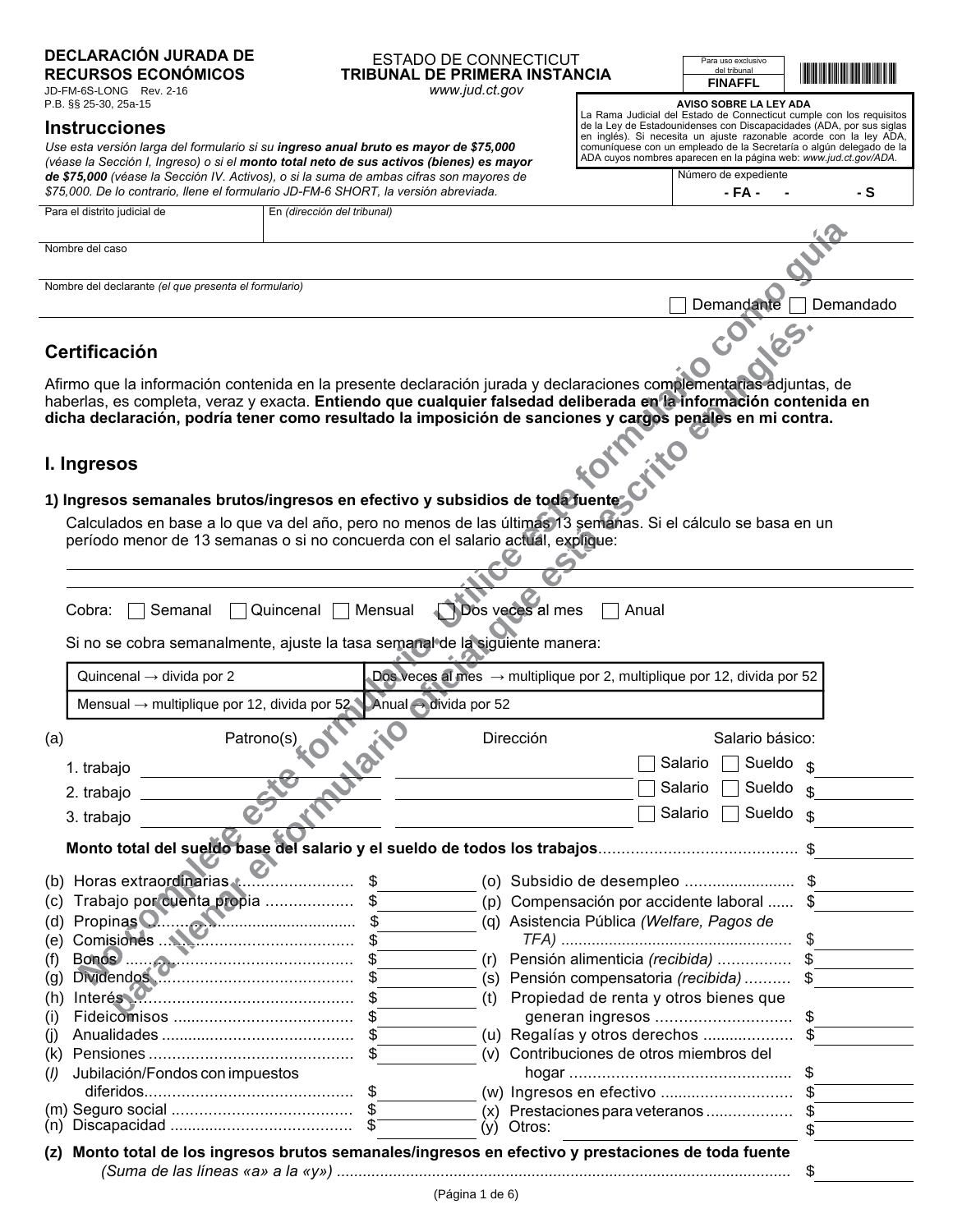#### Horas trabajadas por semana

Ingresos brutos anuales del año anterior. Proporcione el monto del ingreso, no copias de formularios .......... \$ Anote aquí e incluya explicación sobre cualquier otro ingreso en el que se incluyan de manera no limitativa: ingresos no reportados y sostén proporcionado por parientes, amigos y otros:

### 2) Deducciones obligatorias (De no haber deducciones periódicas en cada cheque, proporcione cantidades promedio)

|                                                                                                                      |            | Trabajo 1                                                                           | Trabajo 2                                    | Trabajo 3                                               | Total        |
|----------------------------------------------------------------------------------------------------------------------|------------|-------------------------------------------------------------------------------------|----------------------------------------------|---------------------------------------------------------|--------------|
| (1) Deducciones de impuestos federales (_____ deducciones)                                                           |            | \$                                                                                  | \$                                           |                                                         |              |
| (2) Seguro Social o Jubilación Obligatoria                                                                           |            |                                                                                     | \$                                           |                                                         |              |
| (3) Deducciones de impuestos estatales (_____ deducciones)                                                           |            |                                                                                     | \$                                           |                                                         |              |
| (4) Medicare                                                                                                         |            |                                                                                     | \$<br>\$                                     |                                                         |              |
| (5) Seguro médico                                                                                                    |            |                                                                                     | \$                                           |                                                         |              |
| (6) Cuotas del sindicato                                                                                             |            |                                                                                     | \$                                           |                                                         |              |
| (7) Orden judicial previa de pago de pensión alimenticia de<br>menores o compensatoria/excónyuge                     |            |                                                                                     |                                              |                                                         |              |
| (8) Monto total de las deducciones obligatorias                                                                      |            | \$                                                                                  |                                              |                                                         | \$           |
| (sumar secciones 1 hasta la 7)                                                                                       |            |                                                                                     |                                              |                                                         |              |
|                                                                                                                      |            |                                                                                     |                                              |                                                         |              |
| Restar el monto total de las deducciones de carácter obligatorio [véase el apartado I., 2), (8)] del monto total del |            |                                                                                     |                                              |                                                         |              |
| ingreso bruto semanal /sumas de dinero y prestaciones de toda fuente [véase el apartado I., 1), z)]                  |            |                                                                                     |                                              |                                                         |              |
| 4) Otras deducciones                                                                                                 |            |                                                                                     |                                              |                                                         |              |
|                                                                                                                      |            |                                                                                     | (5) Cuentas/Planes de ahorro para gastos     |                                                         |              |
| (1) Préstamo de Cooperativa de Crédito  \$                                                                           |            |                                                                                     | $medicos.$ $\blacksquare$                    |                                                         | \$           |
|                                                                                                                      |            |                                                                                     | (6) Compensación diferida o 401K             |                                                         |              |
|                                                                                                                      |            |                                                                                     | (7) Otras deducciones antes de la imposición |                                                         |              |
| (4) Otra orden posterior del tribunal  \$                                                                            |            |                                                                                     |                                              |                                                         | \$           |
| (p.e., pensión alimenticia o pensión                                                                                 |            |                                                                                     | (8) Otros embargos al sueldo                 |                                                         |              |
| compensatoria para ex cónyuge)                                                                                       |            |                                                                                     |                                              |                                                         |              |
|                                                                                                                      |            |                                                                                     |                                              |                                                         |              |
| II. Gastos semanales no deducidos del sueldo                                                                         |            |                                                                                     |                                              |                                                         |              |
| Si no se deducen los gastos semanalmente, ajuste la tasa del pago de la siguiente manera:                            |            |                                                                                     |                                              |                                                         |              |
| Quincenal $\rightarrow$ divida por 2                                                                                 |            | Dos veces al mes $\rightarrow$ multiplique por 2, multiplique por 12, divida por 52 |                                              |                                                         |              |
| Mensual $\rightarrow$ multiplique por 12, divida por 52 Annually $\rightarrow$ divide by 52                          |            |                                                                                     |                                              |                                                         |              |
| Marque la casilla con una («X») si no está cubriendo ese gasto en la actualidad, o si es otro el que lo paga.        |            |                                                                                     |                                              |                                                         |              |
|                                                                                                                      |            |                                                                                     |                                              |                                                         |              |
| Casa:                                                                                                                |            |                                                                                     |                                              |                                                         |              |
| Renta o Hipoteca (Principal, Interes -<br>Impuestos de bienes raíces y seguro                                        | \$         |                                                                                     |                                              |                                                         |              |
|                                                                                                                      |            |                                                                                     |                                              | 2. <sup>da</sup> hipoteca/línea de crédito con garantía | ヿ\$          |
|                                                                                                                      |            |                                                                                     | hipotecaria u otros préstamos prendarios     |                                                         |              |
| si cuenta con un depósito en plica)                                                                                  |            |                                                                                     |                                              |                                                         |              |
| Impuesto sobre la propiedad y tasadiones S                                                                           |            | Mejoras para el hogar                                                               |                                              |                                                         |              |
| Cuotas de mantenimiento de condominio                                                                                | ∃\$        | (Especificar)                                                                       |                                              |                                                         | \$           |
| Servicios públicos domiciliarios:                                                                                    |            |                                                                                     |                                              |                                                         |              |
|                                                                                                                      | \$         |                                                                                     | Teléfono/Celular/Internet                    |                                                         | \$           |
|                                                                                                                      | \$         |                                                                                     |                                              |                                                         | \$           |
|                                                                                                                      | $\sqrt{3}$ |                                                                                     |                                              |                                                         | \$           |
|                                                                                                                      | \$         |                                                                                     |                                              |                                                         |              |
| Comestibles (luego de agotar cupones de alimentos): Incluidos artículos para el hogar, leche en polvo                |            |                                                                                     |                                              |                                                         | \$           |
| para bebés, pañales (No incluya comidas para llevar)                                                                 |            |                                                                                     |                                              |                                                         |              |
|                                                                                                                      |            |                                                                                     |                                              |                                                         | \$           |
| Transporte:                                                                                                          |            |                                                                                     |                                              |                                                         |              |
|                                                                                                                      | \$         |                                                                                     | Préstamo o arrendamiento de auto             |                                                         | \$           |
|                                                                                                                      |            |                                                                                     |                                              |                                                         | $\sqrt[6]{}$ |
| Seguro/Impuestos/Matrícula de autos  □                                                                               | <b>\$</b>  |                                                                                     |                                              |                                                         |              |
| Primas de seguro:                                                                                                    |            |                                                                                     |                                              |                                                         |              |
| Médico/Dental (gastos extraordinarios                                                                                |            |                                                                                     |                                              |                                                         | _  \$        |
| fuera de lo cubierto por cuentas/planes                                                                              | 5          |                                                                                     | Gastos médicos/dentales que el seguro        |                                                         |              |
| de ahorro para gastos médicos)                                                                                       |            | no cubre                                                                            |                                              |                                                         | \$           |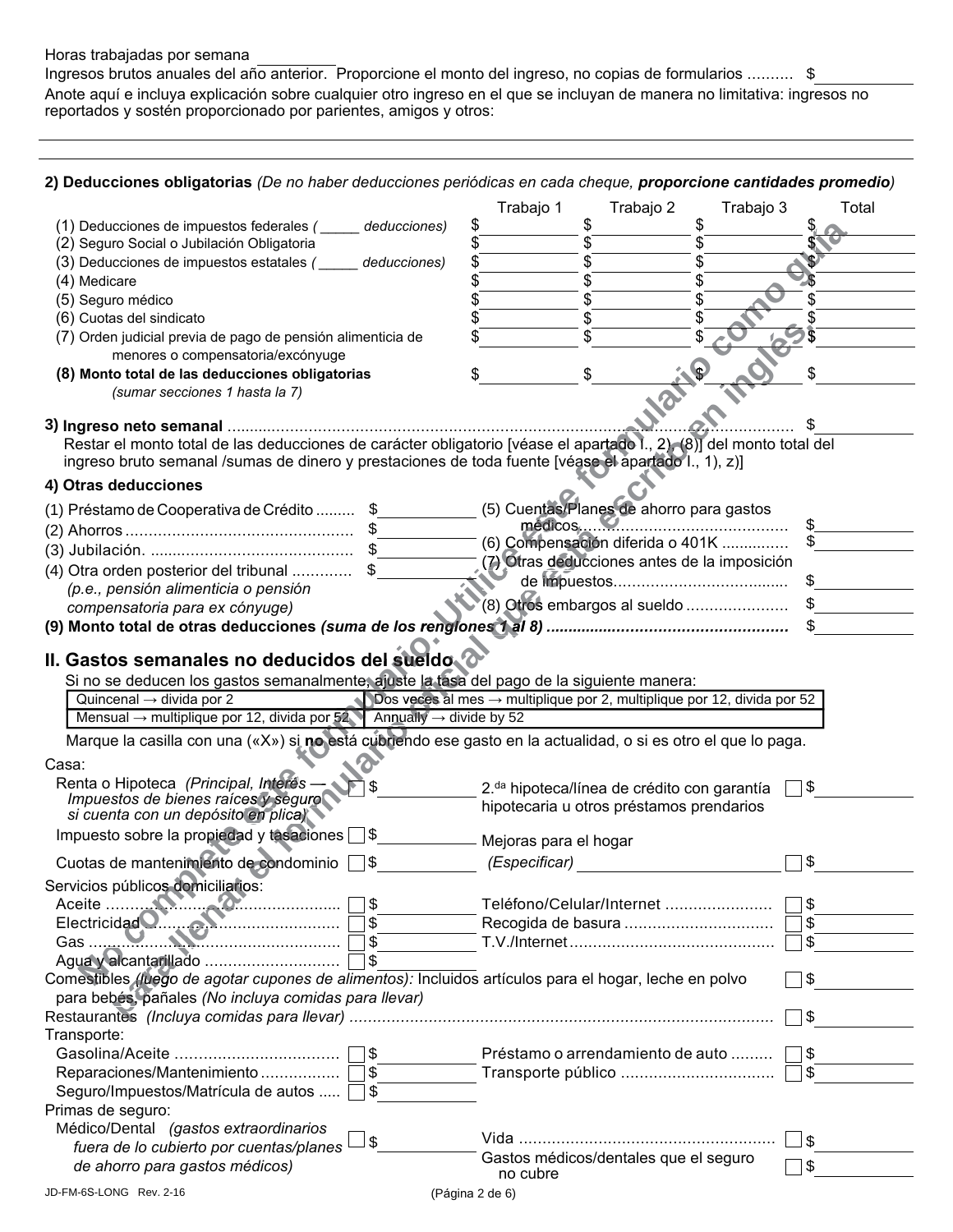| Marque la casilla con una («X») si no está cubriendo ese gasto en la actualidad, o si es otro quien lo paga. |                                                                                 |
|--------------------------------------------------------------------------------------------------------------|---------------------------------------------------------------------------------|
| Cuidado personal (p.e., corte de pelo, etc.) $\Box$ \$                                                       |                                                                                 |
|                                                                                                              | Entretenimiento, pasatiempos  5                                                 |
| Alcohol, productos de tabaco  □ \$                                                                           | Vacaciones $\ldots$ $\ldots$ $\ldots$ $\ldots$ $\ldots$ $\ldots$ $\ldots$<br>\$ |
| Hijos:                                                                                                       |                                                                                 |
| ่ ๅ\$<br>Pensión alimenticia en el presente caso                                                             | Educación de Menores (Primaria,<br>\$                                           |
| Gastos de guardería de niños (después de<br>_ \$<br>deducciones, créditos y subvenciones)                    | secundaria, universidad, ocupacional)<br>Actividades para niños (p.e., clases   |
|                                                                                                              | ∣\$<br>particulares, deportes, etc.)                                            |
| Pensión alimenticia para otros menores<br>que no están incluidos en este caso                                |                                                                                 |
|                                                                                                              |                                                                                 |
| Marcar aquí si alguna parte es por orden judicial                                                            |                                                                                 |
|                                                                                                              |                                                                                 |
|                                                                                                              |                                                                                 |
| Pensión compensatoria para ex cónyuge [Alimony]: Pagadera a otro cónyuge                                     |                                                                                 |
| Gastos relacionados al empleo (que no son reembolsables):                                                    |                                                                                 |
|                                                                                                              |                                                                                 |
|                                                                                                              | \$.                                                                             |
|                                                                                                              |                                                                                 |
| Otro (Especificar):                                                                                          |                                                                                 |
|                                                                                                              |                                                                                 |
|                                                                                                              | \$                                                                              |
|                                                                                                              | \$                                                                              |
| Otros (Especificar):                                                                                         | \$                                                                              |
| Monto total de los gastos semanales no deducidos del pago                                                    | S                                                                               |
|                                                                                                              |                                                                                 |
| $\mathbf{H}$ Desives (Develop)                                                                               |                                                                                 |

# III. Pasivos (Deudas)

No incluya los gastos desglosados arriba. No incluya el saldo actual del préstamo hipotecario o saldos de otros<br>préstamos desglosados en la sección de "Bienes".

| Nombre del acreedor /Tipo de deuda                          | sicial                                                   | Saldo adeudado            | Fecha en que<br>incurrió en la<br>deuda / Rotativa | Pago<br>semanal |
|-------------------------------------------------------------|----------------------------------------------------------|---------------------------|----------------------------------------------------|-----------------|
| Deuda de tarjeta de crédito                                 |                                                          |                           |                                                    |                 |
|                                                             | Conjunta<br>Individual                                   | \$                        |                                                    | \$              |
|                                                             | Individual<br>Conjunta                                   | \$                        |                                                    | \$              |
|                                                             | Individual<br>Conjunta                                   | \$                        |                                                    | \$              |
|                                                             | Individual<br>Conjunta                                   | \$                        |                                                    | \$              |
|                                                             | Individual<br>Conjunta                                   | \$                        |                                                    | \$              |
| Otra deuda de consumo<br>$\boldsymbol{C}$                   |                                                          |                           |                                                    |                 |
|                                                             | Individual<br>$\overline{\text{Conjunta}}$   $\text{\$}$ |                           |                                                    | $\frac{1}{2}$   |
|                                                             | Conjunta<br>Individual                                   | \$                        |                                                    | \$              |
| Deuda del impuesto                                          |                                                          |                           |                                                    |                 |
|                                                             | Individual<br>Conjunta                                   | $\mathbb{S}$              |                                                    | \$              |
|                                                             | Conjunta<br>Individual                                   | \$                        |                                                    | \$              |
| Deuda relativa a atención médica                            |                                                          |                           |                                                    |                 |
|                                                             | Individual<br>Conjunta                                   | \$                        |                                                    | \$              |
|                                                             | Conjunta<br>Individual                                   | \$                        |                                                    | \$              |
| Otra deuda                                                  |                                                          |                           |                                                    |                 |
|                                                             | Individual<br>Conjunta                                   | $\boldsymbol{\mathsf{S}}$ |                                                    | \$              |
|                                                             | Individual<br>Conjunta                                   | \$                        |                                                    | \$              |
|                                                             | Individual<br>Conjunta                                   | \$                        |                                                    | \$              |
|                                                             | Conjunta<br>Individual                                   | \$                        |                                                    | \$              |
|                                                             | Conjunta<br>Individual                                   | \$                        |                                                    | \$              |
|                                                             | Individual<br>Conjunta                                   | \$                        |                                                    | \$              |
|                                                             | Individual<br>Conjunta                                   | \$                        |                                                    | \$              |
| (A). Monto total de los pasivos (Saldo total de las deudas) |                                                          | \$                        |                                                    |                 |
|                                                             |                                                          |                           |                                                    | \$              |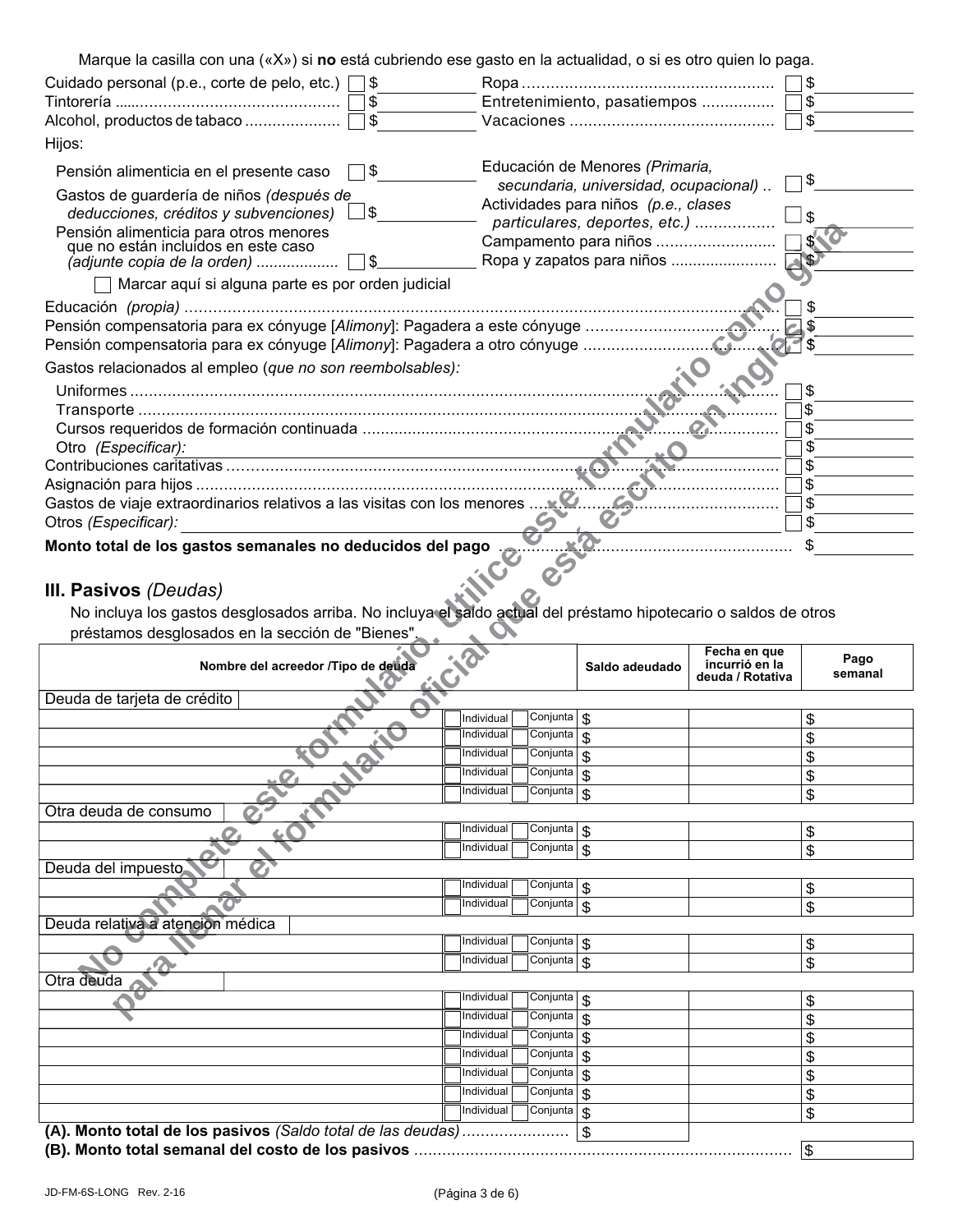# IV. Bienes (activos)

Nota: Bajo el encabezado «Titularidad» indique: S si es Individual, JTS si es conjunta con el cónyuge, y JTO si es conjunta con otra persona. Deberá completar la última columna de la derecha: «Valor a su favor» en cada sección que corresponda.

A. Bienes inmueles (incluidos bienes inmuebles en régimen de aprovechamiento por turno, o tiempo compartido)

|                                                                               | <b>Dirección</b>            |     | <b>Titularidad</b><br>JTS JTO<br>s                                                   |   | a. Valor justo del<br>mercado (estimado) |                 | b. Saldo actual<br>del préstamo<br>hipotecario   | garantía hipotecaria<br>y otros préstamos | c. Línea de crédito con d. Patrimonio neto<br>$(d = a$ menos $(b + c))$ | e. Monto a<br>su favor |
|-------------------------------------------------------------------------------|-----------------------------|-----|--------------------------------------------------------------------------------------|---|------------------------------------------|-----------------|--------------------------------------------------|-------------------------------------------|-------------------------------------------------------------------------|------------------------|
| Casa/Vivienda                                                                 |                             |     |                                                                                      |   |                                          |                 |                                                  |                                           |                                                                         |                        |
|                                                                               |                             |     | \$                                                                                   |   |                                          | \$              | $\overline{\mathcal{E}}$                         |                                           | $\overline{\$}$                                                         | \$!                    |
| Otros                                                                         |                             |     |                                                                                      |   |                                          |                 |                                                  |                                           |                                                                         |                        |
|                                                                               |                             |     | \$                                                                                   |   |                                          | \$              | \$                                               |                                           | \$                                                                      |                        |
|                                                                               |                             |     | $\overline{\mathcal{S}}$                                                             |   |                                          | $\overline{\$}$ | \$                                               |                                           | \$                                                                      | \$                     |
|                                                                               |                             |     |                                                                                      |   |                                          |                 |                                                  |                                           | Monto total del valor neto de bienes inmuebles:                         | \$                     |
| <b>B.</b> Automóviles                                                         |                             |     |                                                                                      |   |                                          |                 |                                                  |                                           |                                                                         |                        |
| Año                                                                           | Marca                       |     | <b>Modelo</b>                                                                        | s | <b>Titularidad</b><br>JTS JTO            | a. Valor        |                                                  | b. Saldo del<br>préstamo                  | c. Patrimonio neto<br>$(c = a$ menos b)                                 | d. Monto a<br>su favor |
| 1:                                                                            |                             |     |                                                                                      |   |                                          | \$              | \$                                               |                                           | \$.                                                                     | \$                     |
| $\overline{2}$ :                                                              |                             |     |                                                                                      |   |                                          | $\overline{\$}$ | $\overline{\mathcal{S}}$                         |                                           |                                                                         | \$                     |
| $\overline{3}$ :                                                              |                             |     |                                                                                      |   |                                          | $\overline{\$}$ | $\overline{\mathcal{S}}$                         |                                           | \$                                                                      | $\overline{\$}$        |
|                                                                               |                             |     |                                                                                      |   |                                          |                 |                                                  |                                           | Monto total del valor neto de automóviles:                              | \$                     |
|                                                                               | <b>C. Cuentas bancarias</b> |     |                                                                                      |   |                                          |                 |                                                  |                                           |                                                                         |                        |
|                                                                               |                             |     | No incluir cuentas de custodia ni bienes de los menores - completar la Sección V     |   |                                          |                 |                                                  | a continuación.                           |                                                                         |                        |
|                                                                               |                             |     | Institution                                                                          |   |                                          |                 | Número de cuenta<br>(Solo los últimos 4 dígitos) | <b>Titularidad</b><br>$S$ JTS JTO         | Valor/Saldo<br>actual                                                   | Monto a<br>su favor    |
|                                                                               | Cuenta corriente            |     |                                                                                      |   |                                          |                 |                                                  |                                           |                                                                         |                        |
|                                                                               |                             |     |                                                                                      |   |                                          |                 |                                                  |                                           | \$                                                                      | \$                     |
|                                                                               |                             |     |                                                                                      |   |                                          |                 |                                                  |                                           | $\overline{\$}$                                                         | \$                     |
|                                                                               |                             |     |                                                                                      |   |                                          |                 |                                                  |                                           | \$                                                                      | \$                     |
| Ahorros                                                                       |                             |     |                                                                                      |   |                                          |                 |                                                  |                                           |                                                                         |                        |
|                                                                               |                             |     |                                                                                      |   |                                          |                 |                                                  |                                           | \$                                                                      | \$                     |
|                                                                               |                             |     |                                                                                      |   |                                          |                 |                                                  |                                           | $\overline{\$}$                                                         | \$                     |
|                                                                               | Certificado de depósito     |     |                                                                                      |   |                                          |                 |                                                  |                                           |                                                                         | $\overline{\$}$        |
|                                                                               |                             |     |                                                                                      |   |                                          |                 |                                                  |                                           | $\overline{\$}$                                                         |                        |
|                                                                               | Cooperativa de crédito      |     |                                                                                      |   |                                          |                 |                                                  |                                           | \$                                                                      | $\overline{\$}$        |
|                                                                               |                             |     | Otra cuenta (p.e., mercado monetario, bono de ahorros, etc.)                         |   |                                          |                 |                                                  |                                           |                                                                         |                        |
|                                                                               |                             |     |                                                                                      |   |                                          |                 |                                                  |                                           | \$                                                                      | $\overline{\$}$        |
|                                                                               |                             |     |                                                                                      |   |                                          |                 |                                                  |                                           |                                                                         |                        |
|                                                                               | $\bullet$                   |     |                                                                                      |   |                                          |                 |                                                  |                                           | Monto total del valor neto de cuentas bancarias:                        | \$                     |
|                                                                               |                             |     | D. Acciones, bonos, fondos de inversión, fondos de bonos                             |   |                                          |                 |                                                  |                                           |                                                                         |                        |
|                                                                               |                             |     | Compañía                                                                             |   |                                          |                 | Número de cuenta<br>(Solo los últimos 4 dígitos) |                                           | <b>Beneficiarios inscritos</b>                                          | Valor/Saldo<br>actual  |
| Acciones                                                                      |                             |     |                                                                                      |   |                                          |                 |                                                  |                                           |                                                                         | \$                     |
| <b>Bonos</b>                                                                  |                             |     |                                                                                      |   |                                          |                 |                                                  |                                           |                                                                         | \$                     |
| Fondos de inversión                                                           |                             |     |                                                                                      |   |                                          |                 |                                                  |                                           |                                                                         | \$                     |
| Fondos de bonos                                                               |                             |     |                                                                                      |   |                                          |                 |                                                  |                                           |                                                                         | \$                     |
|                                                                               |                             |     | Monto total del valor neto de acciones, bonos, fondos de inversión, fondos de bonos: |   |                                          |                 |                                                  |                                           |                                                                         | \$                     |
| $L = de$ vida<br><b>E. Seguros</b> (excluir a los menores) $D =$ discapacidad |                             |     |                                                                                      |   |                                          |                 |                                                  |                                           |                                                                         |                        |
|                                                                               | Nombre del asegurado        | D L | Compañía                                                                             |   |                                          |                 | Número de cuenta<br>(Solo los últimos 4 dígitos) |                                           | <b>Beneficiarios inscritos</b>                                          | Valor/Saldo<br>actual  |
|                                                                               |                             |     |                                                                                      |   |                                          |                 |                                                  |                                           |                                                                         | $\overline{\$}$        |
|                                                                               |                             |     |                                                                                      |   |                                          |                 |                                                  |                                           |                                                                         | \$                     |
|                                                                               |                             |     |                                                                                      |   |                                          |                 |                                                  |                                           |                                                                         | $\overline{\$}$        |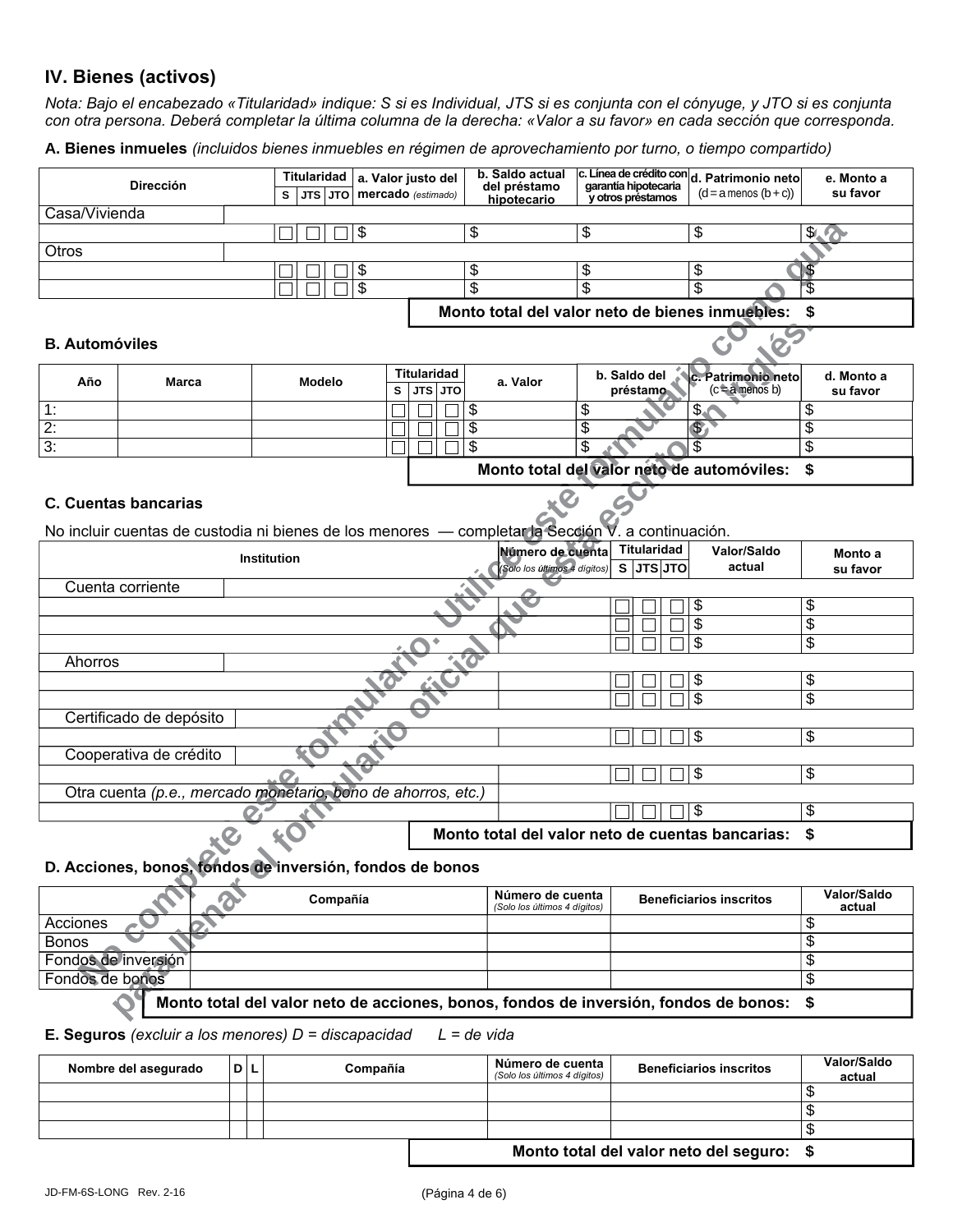#### F. Planes de jubilación (Pensiones basadas en intereses, cuenta individual de jubilación (IRA), 401K, Keogh, etc.)

| Tipo de plan | Nombre del<br>plan/banco/compañía | Número de cuenta<br>(Solo los últimos 4 dígitos) | <b>Beneficiarios Inscritos</b> | Recibeع ن<br>pagos? | Valor/Saldo<br>actual |
|--------------|-----------------------------------|--------------------------------------------------|--------------------------------|---------------------|-----------------------|
|              |                                   |                                                  |                                | No \$<br>Sí         |                       |
|              |                                   |                                                  |                                | Nol \$<br>Sí        |                       |
|              |                                   |                                                  |                                | Nol \$<br>Sí        |                       |
|              |                                   |                                                  |                                | $Nol$ $$$<br>Sí     |                       |
|              |                                   |                                                  |                                | $Nol$ \$<br>Sí      |                       |
|              |                                   |                                                  |                                |                     |                       |

Monto total del valor neto de planes de jubilación: \$

 $\overline{\$}$  $\%$ Ŝ

 $$$ 

!\$

Valor

Porcentaie de

participa

#### G. Participación en negocio/Trabajo por cuenta propia

Si tiene participación en un negocio o trabaja por cuenta propia, complete esta sección.

Nombre del negocio

## Monto del valor neto de su participación en negocio/trabajo por cuenta propia:

#### H. Activos en entidades institucionales

|                                                                                       | Institución/Individual | Número de cuenta<br>(Solo los últimos 4 dígitos) | <b>Beneficiarios Inscritos</b> | Valor/Saldo<br>actual |
|---------------------------------------------------------------------------------------|------------------------|--------------------------------------------------|--------------------------------|-----------------------|
| Anualidades                                                                           |                        |                                                  |                                |                       |
| Dinero en efectivo en                                                                 |                        |                                                  |                                |                       |
| cuentas de corretaje                                                                  |                        |                                                  |                                |                       |
| Depósitos de fondos en<br>plica (escrow) incluido<br>dinero en custodia de<br>abogado |                        |                                                  |                                | \$                    |
| Participación en ganancias                                                            |                        |                                                  |                                |                       |

Monto total del valor neto de activos en entidades institucionales: \$

#### **L** Otros activos

| Nombre del activo                          | Valor/Saldo.<br>\ačtual <i>⊷</i> | Nombre del activo                               | Valor/Saldo<br>actual |
|--------------------------------------------|----------------------------------|-------------------------------------------------|-----------------------|
| Obras de arte y antigüedades               |                                  | Armas de fuego                                  |                       |
| Dinero en efectivo disponible              | Æ                                | Muebles para el hogar                           |                       |
| Colecciones                                |                                  | Joyas                                           |                       |
| Contenido de la caja fuerte o de seguridad |                                  | Dinero que se le adeuda a usted                 | \$                    |
| Cultivos/ganado                            |                                  | Herramientas/equipos                            |                       |
| Nombre del activo                          |                                  | <b>Beneficiarios Inscritos</b>                  | Valor/Saldo<br>actual |
| <b>Herencias</b>                           |                                  |                                                 |                       |
| Otros (especificar):                       |                                  |                                                 |                       |
|                                            |                                  |                                                 |                       |
|                                            |                                  | Monto total del valor neto de otros activos: \$ |                       |

## V. Bienes de hijos menores

 $\mathcal O$ 

Incluir cuenta normalizada de regalos a menores, cuenta normalizada de fideicomiso para menores, Plan de Ahorro Universitario/Plan de Ahorro 529, Cuentas tuteladas, etc.

| <b>Institución</b> | Número de cuental<br>(Solo los últimos 4 dígitos) | <b>Beneficiarios Inscritos</b>                            | Persona que controla la cuenta<br>(Fiduciario) | Valor/Saldo<br>actual |
|--------------------|---------------------------------------------------|-----------------------------------------------------------|------------------------------------------------|-----------------------|
|                    |                                                   |                                                           |                                                |                       |
|                    |                                                   |                                                           |                                                |                       |
|                    |                                                   |                                                           |                                                |                       |
|                    |                                                   |                                                           |                                                |                       |
|                    |                                                   |                                                           |                                                |                       |
|                    |                                                   | Monto total del valor neto de bienes de hijos menores: \$ |                                                |                       |